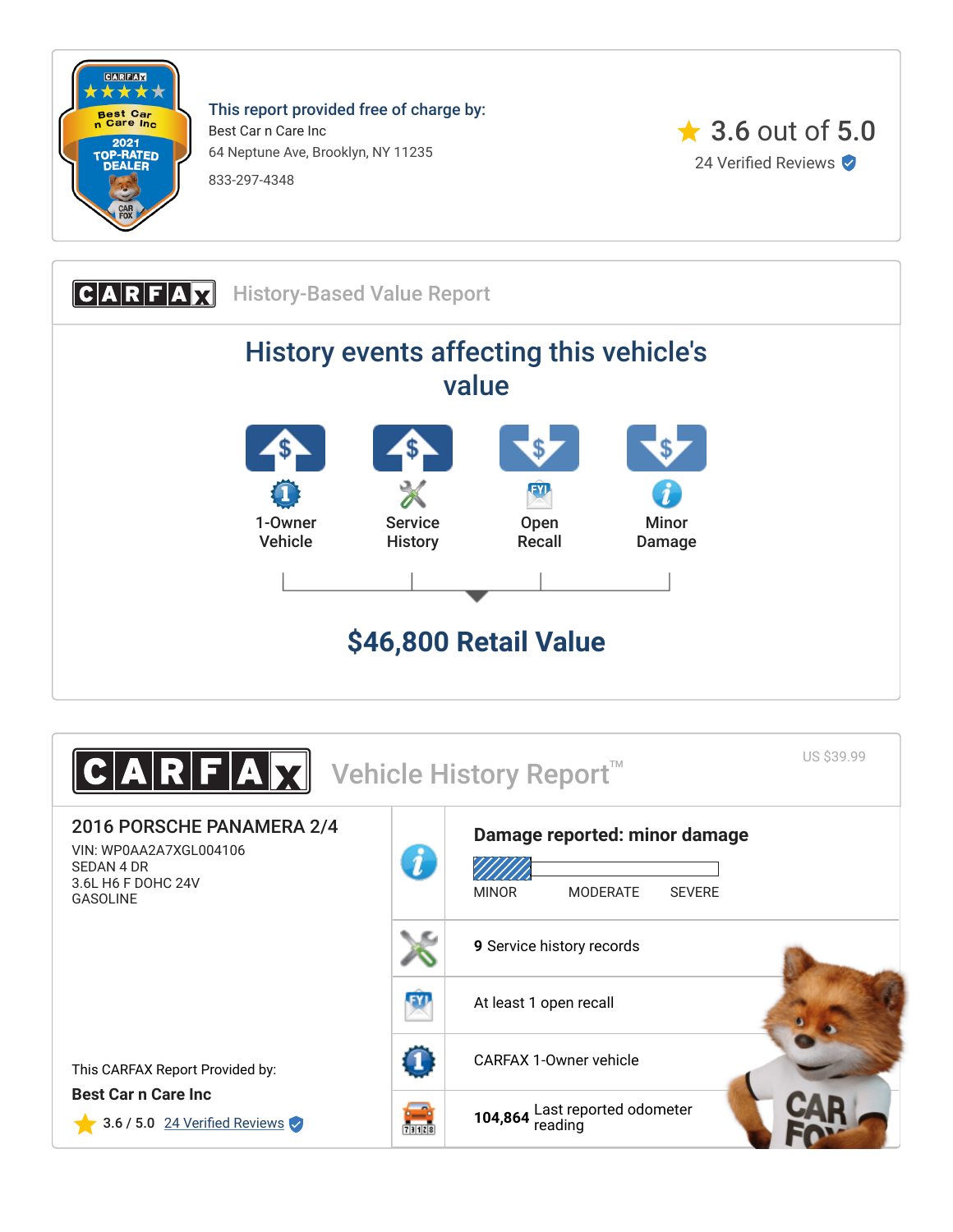This CARFAX Vehicle History Report is based only on [information](http://www.carfax.com/company/vhr-data-sources) supplied to CARFAX and available as of 5/9/22 at 6:16:51 PM (CDT). Other information about this vehicle, including problems, may not have been reported to CARFAX. Use this report as one important tool, along with a vehicle inspection and test drive, to make a better decision about your next used car.

<span id="page-1-2"></span>

| $ C $ A $ R F $ A $ x $<br><b>Ownership History</b><br>The number of owners is estimated | Owner 1      |
|------------------------------------------------------------------------------------------|--------------|
| Year purchased                                                                           | 2016         |
| Type of owner                                                                            | Personal     |
| Estimated length of ownership                                                            | 5 yrs. 7 mo. |
| Owned in the following states/provinces                                                  | Florida      |
| Estimated miles driven per year                                                          | 18,526/yr    |
| Last reported odometer reading                                                           | 104,864      |

| <b>CARFAX</b> Title History<br>CARFAX quarantees the information in this section | $\sim$ Owner 1                  |  |
|----------------------------------------------------------------------------------|---------------------------------|--|
| Salvage   Junk   Rebuilt   Fire   Flood   Hail   Lemon                           | <b>Guaranteed</b><br>No Problem |  |
| Not Actual Mileage   Exceeds Mechanical Limits                                   | <b>Guaranteed</b><br>No Problem |  |



**GUARANTEED** - None of these major title problems were reported by a state Department of Motor Vehicles (DMV). If you find that any of these title problems were reported by a DMV and not included in this report, CARFAX will buy this vehicle back. [Register](https://www.carfax.com/Service/bbg) | [View Terms](http://www.carfaxonline.com/legal/bbgTerms) | [View Certificate](https://www.carfaxonline.com/vhrs/WP0AA2A7XGL004106)

<span id="page-1-0"></span>

| <b>Additional History</b><br>C A R F A <br>Not all accidents / issues are reported to CARFAX                         | Owner 1                 |
|----------------------------------------------------------------------------------------------------------------------|-------------------------|
| <b>Total Loss</b><br>No total loss reported to CARFAX.                                                               | No Issues Reported      |
| <b>Structural Damage</b><br>CARFAX recommends that you have this vehicle inspected by a collision repair specialist. | No Issues Reported      |
| <b>Airbag Deployment</b><br>No airbag deployment reported to CARFAX.                                                 | No Issues Reported      |
| <b>Odometer Check</b><br>No indication of an odometer rollback.                                                      | No Issues Indicated     |
| Accident / Damage<br>Damage reported: 10/20/2020.                                                                    | <b>Minor Damage</b>     |
| Manufacturer Recall<br>At least 1 manufacturer recall requires repair. Most recalls can be repaired free of charge.  | <b>Recall Reported</b>  |
| <b>Basic Warranty</b><br>Original warranty estimated to have expired.                                                | <b>Warranty Expired</b> |

<span id="page-1-3"></span><span id="page-1-1"></span>

| $A$ $R$ $F$ $A$ $Y$ |                 | <b>Detailed History</b>        |                                                        |  |
|---------------------|-----------------|--------------------------------|--------------------------------------------------------|--|
| Owner 1             | Purchased: 2016 |                                | Personal Vehicle<br>18,526 mi/yr                       |  |
| Date                | Mileage         | Source                         | <b>Comments</b>                                        |  |
| 03/11/2016          | 17              | Florida<br>Motor Vehicle Dept. | Vehicle purchase reported<br>- Title issued or updated |  |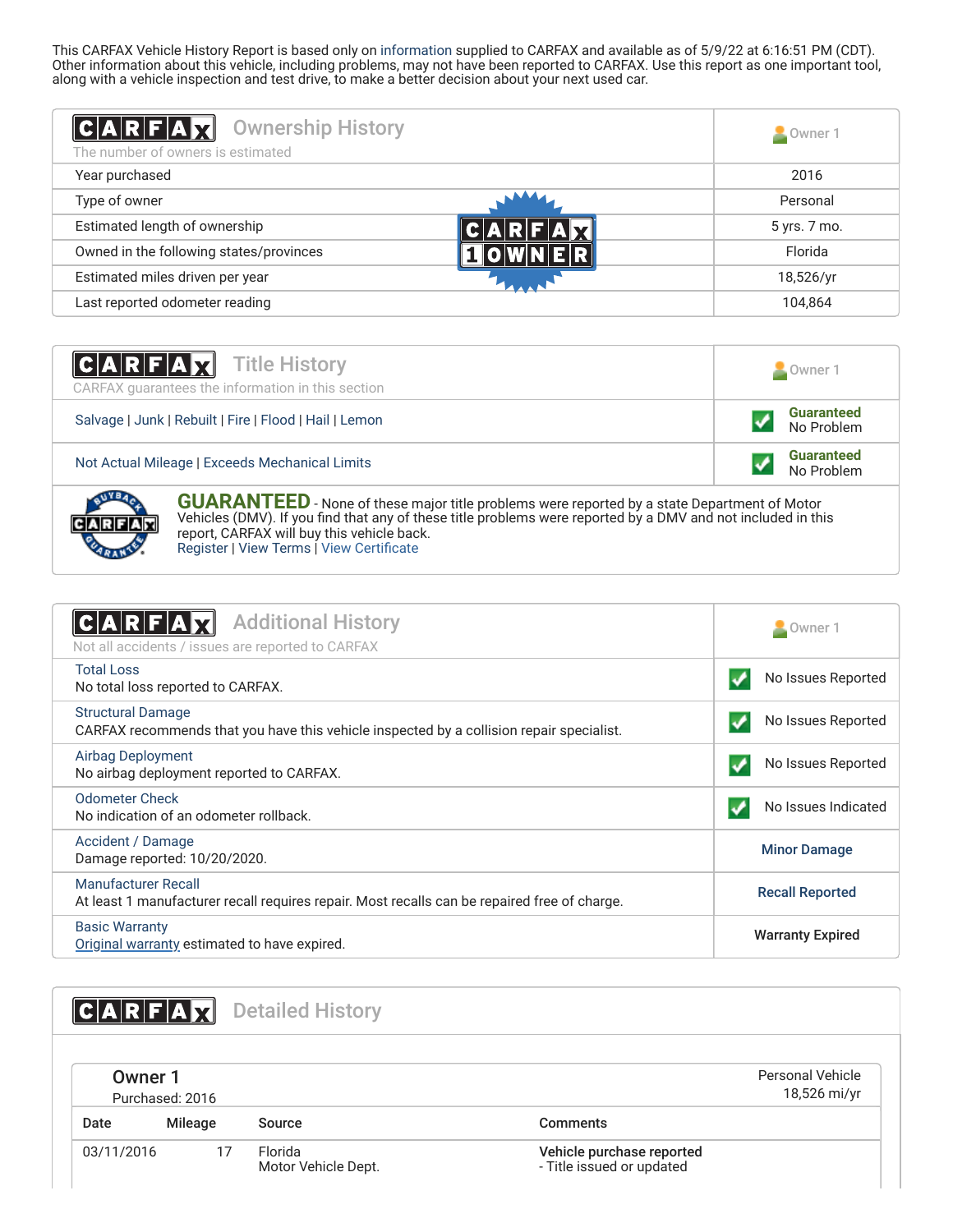|            |        | Fort Lauderdale, FL<br>Title #0122348599                                                                                                      | - Registration issued or renewed<br>- First owner reported<br>- Titled or registered as personal vehicle<br>- Vehicle color noted as White                                                   |
|------------|--------|-----------------------------------------------------------------------------------------------------------------------------------------------|----------------------------------------------------------------------------------------------------------------------------------------------------------------------------------------------|
| 07/05/2016 | 5,884  | THE COLLECTION<br>Coral Gables, FL<br>305-444-5555<br>thecollection.com<br>4.6 / 5.0<br>456 Verified Reviews<br>491 Customer Favorites        | ic⊾ Vehicle serviced<br>- Tire(s) balanced<br>- Tire(s) mounted                                                                                                                              |
| 08/29/2016 | 7,883  | Porsche West Broward<br>Davie, FL<br>954-901-3000<br>porschewestbroward.com/<br>4.9 / 5.0<br>294 Verified Reviews<br>4,109 Customer Favorites | Vehicle serviced<br>- Maintenance inspection completed                                                                                                                                       |
| 01/16/2017 | 15,212 | Porsche West Broward<br>Davie, FL<br>954-901-3000<br>porschewestbroward.com/<br>4.9 / 5.0<br>294 Verified Reviews<br>4,109 Customer Favorites | C Vehicle serviced<br>- Maintenance inspection completed<br>- Oil and filter changed<br>- Tire condition and pressure checked                                                                |
| 02/07/2017 |        | Florida<br>Motor Vehicle Dept.<br>Fort Lauderdale, FL<br>Title #0122348599                                                                    | Registration issued or renewed<br>- Titled or registered as personal vehicle<br>- Vehicle color noted as White                                                                               |
| 02/28/2018 | 31,701 | Porsche West Broward<br>Davie, FL<br>954-901-3000<br>porschewestbroward.com/<br>4.9 / 5.0<br>294 Verified Reviews<br>4,109 Customer Favorites | $\bullet$ $\epsilon$ Vehicle serviced<br>- Maintenance inspection completed<br>- Brake fluid flushed/changed<br>- Brakes checked<br>- Four wheel alignment performed<br>- Four tires mounted |
| 03/14/2018 | 32,375 | Porsche West Broward<br>Davie, FL<br>954-901-3000<br>porschewestbroward.com/<br>4.9 / 5.0<br>294 Verified Reviews<br>4,109 Customer Favorites | <b>€</b> Vehicle serviced<br>- Maintenance inspection completed<br>- Wipers/washers checked<br>- Brakes checked<br>- Tire condition and pressure checked                                     |
| 09/11/2018 | 40,484 | Porsche West Broward<br>Davie, FL<br>954-901-3000<br>porschewestbroward.com/<br>4.9 / 5.0<br>294 Verified Reviews<br>4,109 Customer Favorites | C Vehicle serviced<br>- Maintenance inspection completed<br>- Tire condition and pressure checked<br>- Brakes checked<br>- Drivability/performance checked<br>- Oil and filter changed       |
| 02/05/2019 |        | Florida<br>Motor Vehicle Dept.<br>Fort Lauderdale, FL<br>Title #0122348599                                                                    | Registration issued or renewed<br>- Titled or registered as personal vehicle<br>- Vehicle color noted as White                                                                               |
| 03/22/2019 | 52,771 | Porsche West Broward<br>Davie, FL<br>954-901-3000<br>porschewestbroward.com/<br>4.9 / 5.0                                                     | ic⊾ Vehicle serviced<br>- Maintenance inspection completed<br>- 40,000 mile service performed<br>- Four wheel alignment performed<br>- Two tires mounted                                     |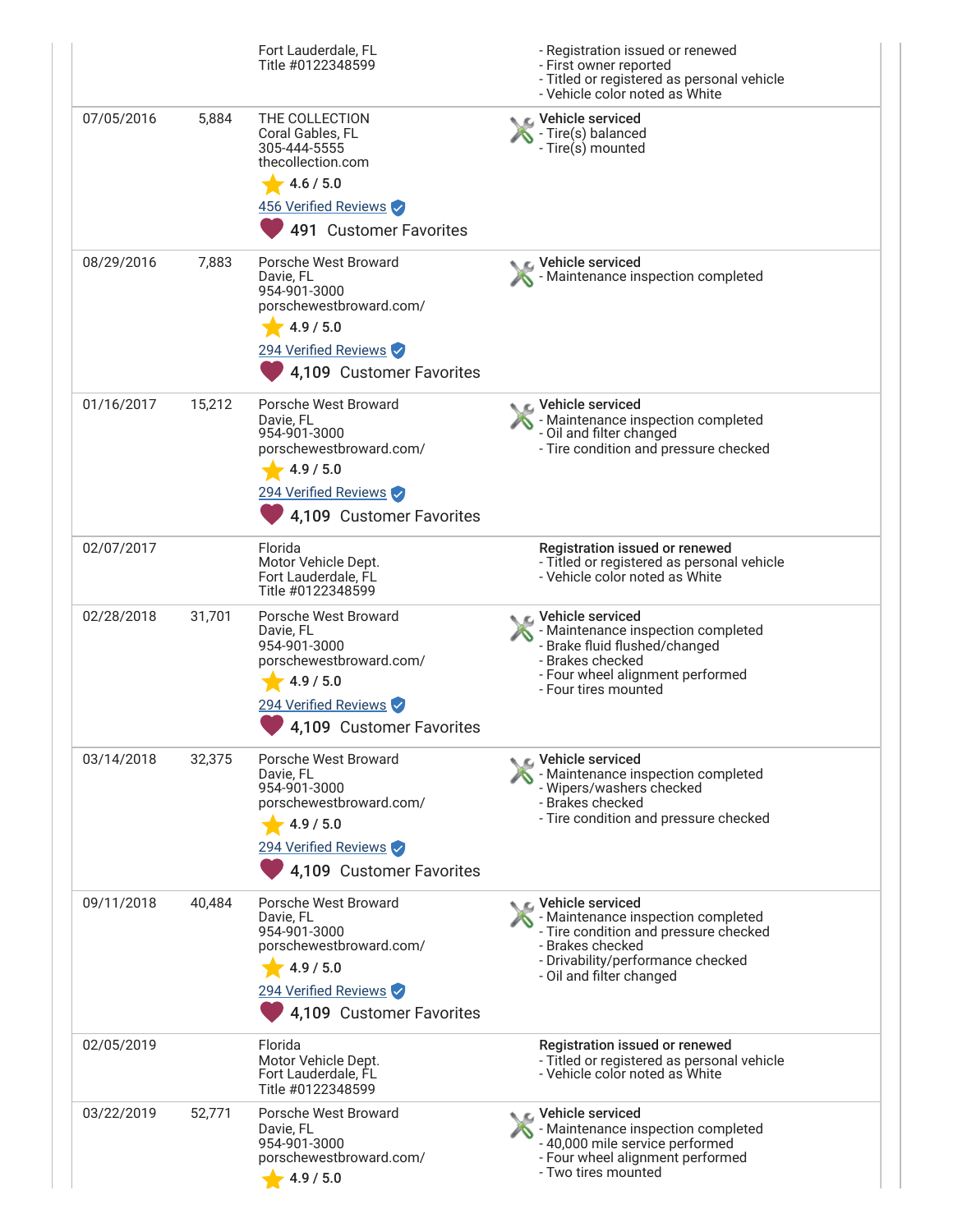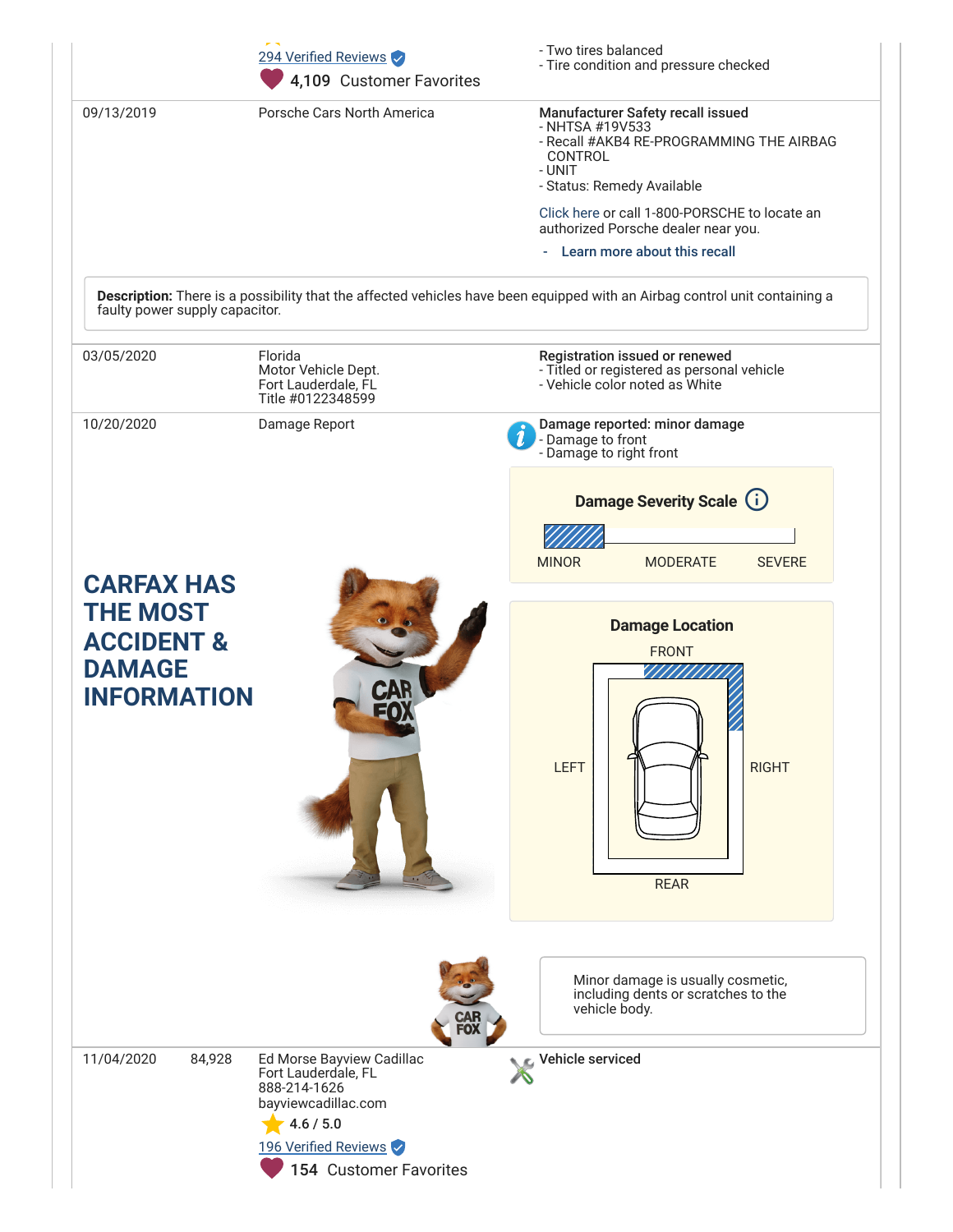| 02/05/2021 |         | Florida<br>Motor Vehicle Dept.<br>Fort Lauderdale, FL<br>Title #0122348599                                                                         | Registration issued or renewed<br>- Titled or registered as personal vehicle<br>- Vehicle color noted as White                |
|------------|---------|----------------------------------------------------------------------------------------------------------------------------------------------------|-------------------------------------------------------------------------------------------------------------------------------|
| 11/05/2021 | 104,857 | Florida<br>Motor Vehicle Dept.<br>Fort Lauderdale, FL                                                                                              | Odometer reading reported                                                                                                     |
| 11/06/2021 | 104,864 | Audi Pembroke Pines<br>Fort Lauderdale, FL<br>4.5 / 5.0<br>136 Verified Reviews<br>151 Customer Favorites                                          | Vehicle offered for sale                                                                                                      |
| 11/08/2021 |         | Audi Pembroke Pines<br>Fort Lauderdale, FL<br>800-219-6336<br>audipembrokepines.com<br>4.5 / 5.0<br>136 Verified Reviews<br>151 Customer Favorites | ९ ⊾ Vehicle serviced<br>Maintenance inspection completed                                                                      |
|            |         |                                                                                                                                                    | Looks like this dealer serviced the car in<br>order to prepare it for sale. That's a good<br>thing!                           |
| 12/01/2021 |         | Florida<br>Motor Vehicle Dept.<br>Fort Lauderdale, FL<br>Title #0122348599                                                                         | Title issued or updated<br>- Dealer took title of this vehicle while it was in<br>inventory<br>- Vehicle color noted as White |

Have Questions? Consumers, please visit our Help Center at [www.carfax.com](http://www.carfax.com/help). Dealers or Subscribers, please visit our Help Center at [www.carfaxonline.com.](http://www.carfaxonline.com/)

 $|C|A|R|F|A|Z|$ Glossary

# Damage Indicator

Damage can be a result of many different types of events. Examples include contact with objects (other cars, trees, traffic signs, road debris, etc), vandalism, or weather-related events. Not every damage event is reported to CARFAX. As details about the damage event become available, those additional details are added to the CARFAX Vehicle History Report. CARFAX recommends that you have this vehicle inspected by a qualified mechanic.

This CARFAX Vehicle History Report is based only on information supplied to CARFAX and available as of 5/9/22 at 6:16:51 PM (CDT). Other information about this vehicle, including problems, may not have been reported to CARFAX. Use this report as one important tool, along with a vehicle inspection and test drive, to make a better decision about your next used car.

#### Damage Severity

Damage events result in one of the following severity levels:

- Minor: Generally, minor damage is cosmetic (including dents or scratches), may only require reconditioning, and typically does not compromise a vehicle's operation and/or safety.
- Moderate: Moderate damage may affect multiple components of the vehicle and may impair the vehicle's operation and/or safety.
- Severe: Severe damage usually affects multiple components of the vehicle and is likely to compromise the vehicle's operation and/or safety.

CARFAX recommends getting a pre-purchase inspection at a certified collision repair facility.

## First Owner

When the first owner(s) obtains a title from a Department of Motor Vehicles as proof of ownership.